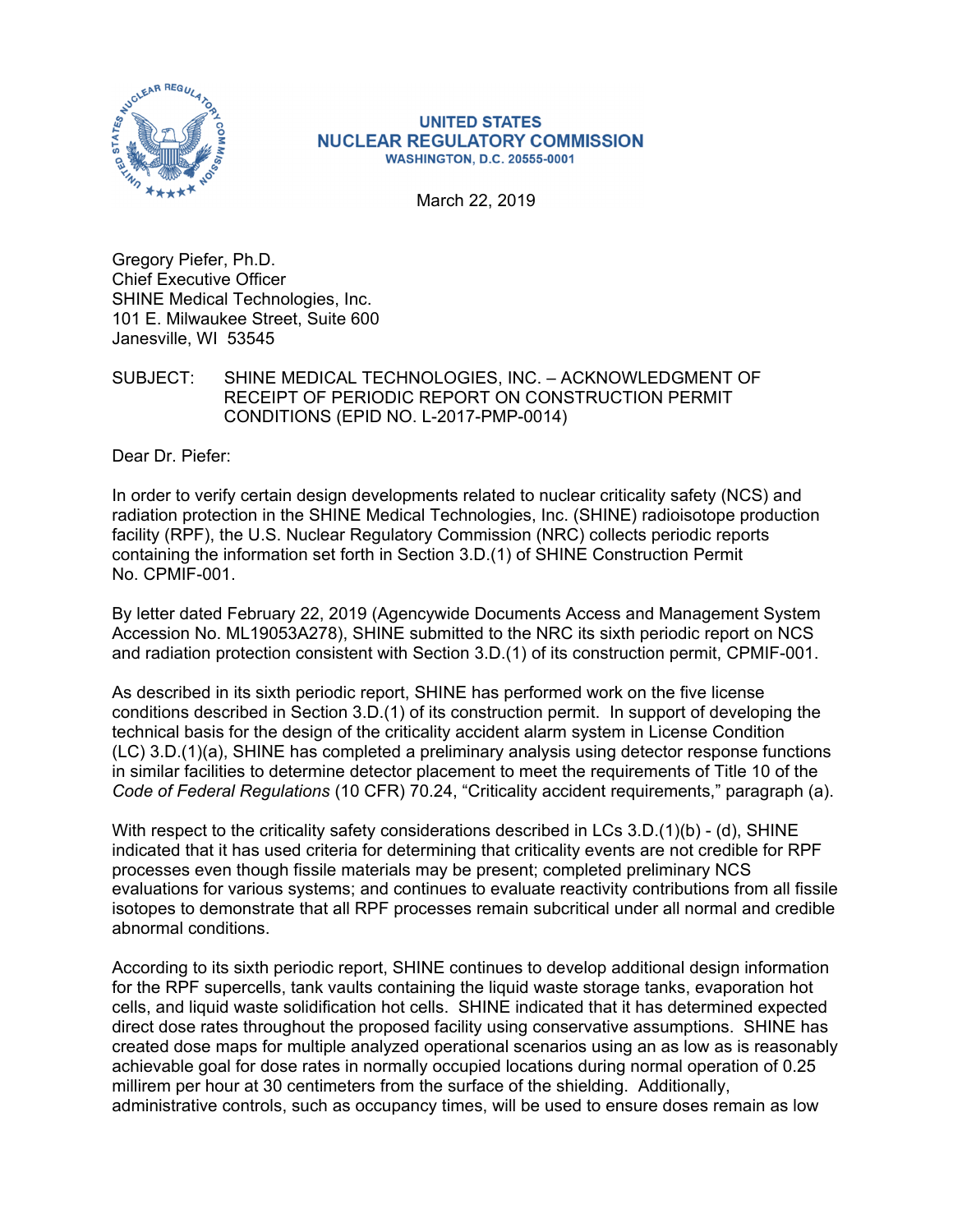as reasonably achievable (ALARA). This information will be presented as part of the SHINE operating license application to demonstrate that shielding and occupancy times within the RPF are consistent with ALARA practices and dose requirements of 10 CFR Part 20, "Standards for Protection against Radiation," as described in LC 3.D.(1)(e).

As of the writing of this letter, SHINE has neither initiated construction of its proposed facility nor submitted any additional design information as part of an operating license application or amendment to its construction permit for NRC review under Docket No. 50-608.

Based upon the information provided in SHINE's periodic reports, the status of activities authorized under Construction Permit No. CPMIF-001, and the status of applications submitted under Docket No. 50-608, no NRC action is necessary on SHINE's periodic reports at this time.

The NRC may request that SHINE provide clarifying or more detailed information in order to verify certain design developments as set forth in Section 3.D.(1) of SHINE's construction permit if the NRC considers this information necessary prior to the completion of construction. This may include requests that SHINE make reference material available through an electronic reading room or meet with NRC staff to support the planning and conduct of NRC inspections during construction.

If you have any questions, please contact me at 301-415-1524, or by electronic mail at Steven.Lynch@nrc.gov.

Sincerely,

*/RA/* 

Steven T. Lynch, Project Manager Research and Test Reactors Licensing Branch Division of Licensing Projects Office of Nuclear Reactor Regulation

Docket No. 50-608

cc: See next page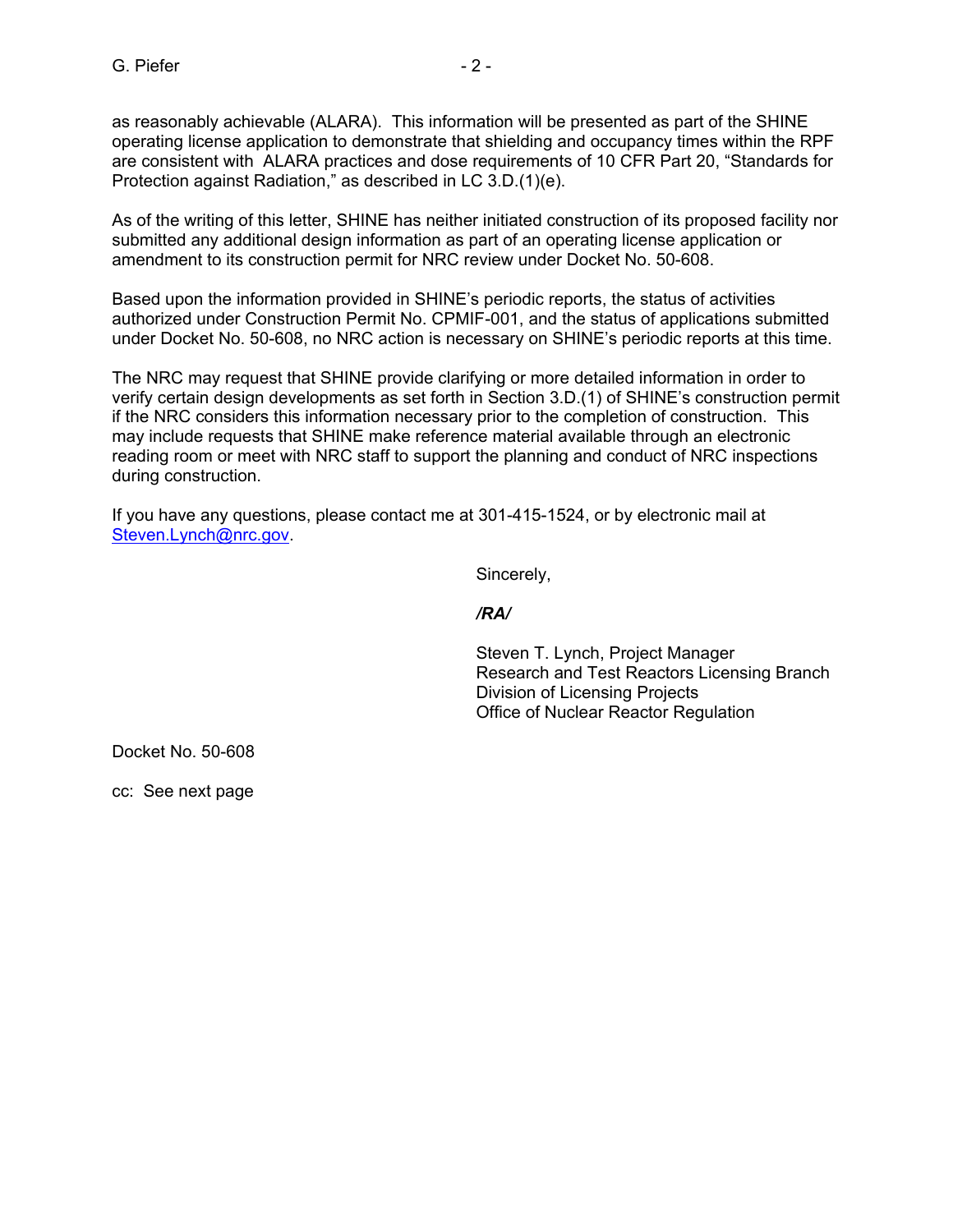SHINE Medical Technologies, Inc. **Docket No. 50-608** 

cc:

Jeff Bartelme Licensing Manager SHINE Medical Technologies, Inc. 101 E. Milwaukee Street, Suite 600 Janesville, WI 53545

Jeff Chamberlin National Nuclear Security Administration, NA-231 U.S. Department of Energy 1000 Independence Ave SW Washington, DC 20585

Mark Paulson **Supervisor** Radiation Protection Section Wisconsin Department of Health Services P.O. Box 2659 Madison, WI 53701-2659

Test, Research and Training Reactor Newsletter Attention: Amber Johnson Dept of Materials Science and Engineering University of Maryland 4418 Stadium Dr. College Park, MD 20742-2115

Mark Freitag City Manager P.O. Box 5005 Janesville, WI 53547-5005

Bill McCoy 1326 Putnam Avenue Janesville, WI 53546

Alfred Lembrich 541 Miller Avenue Janesville, WI 53548

Gerald and Muriel Bumgarner 1735 S Osborne Ave Janesville, WI 53546